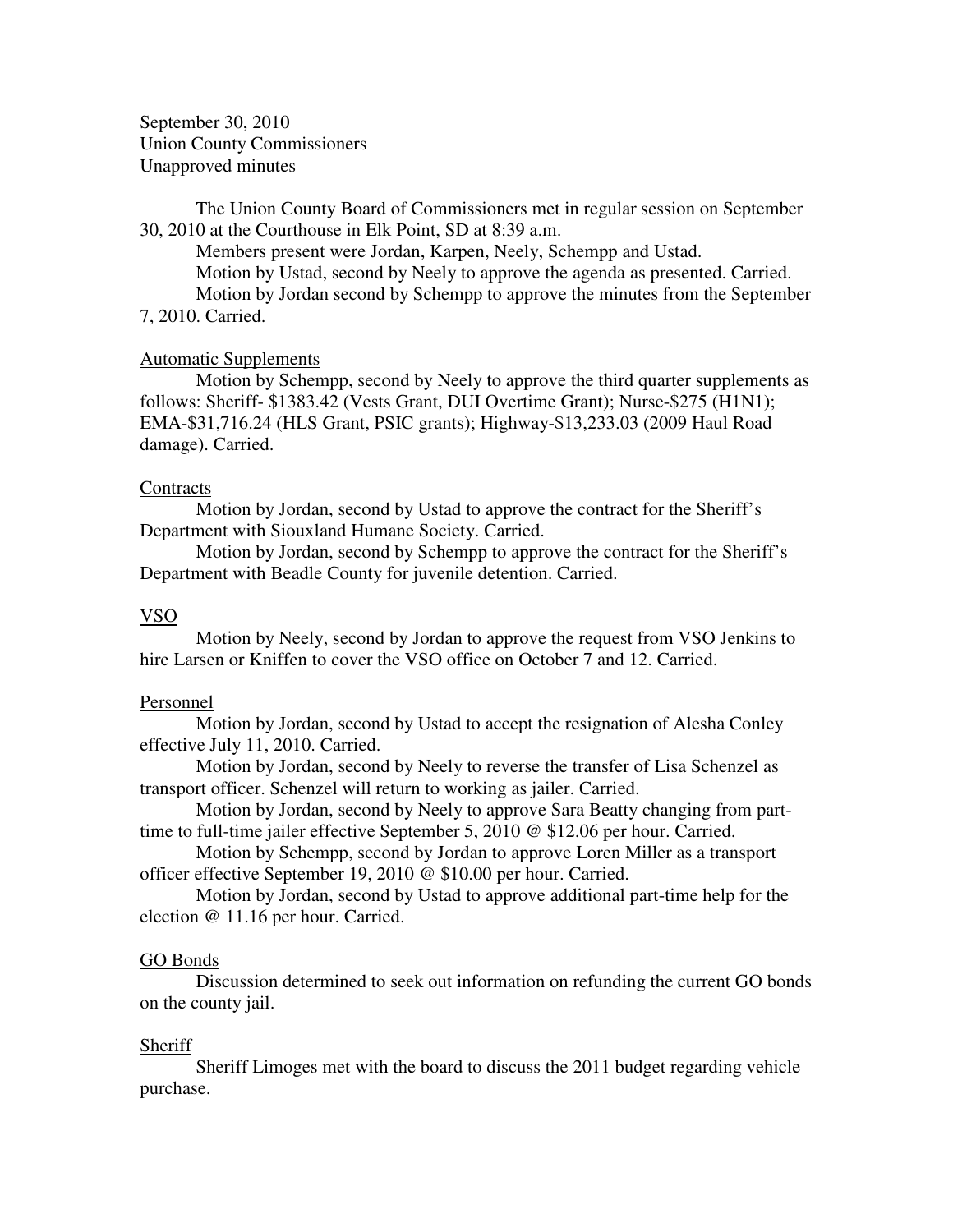# Register of Deeds

 Reg. of Deeds Foltz met with the board to request that a change be made to allow the part-time hours to figure longevity for the Deputy Register of Deeds, citing an example of a previous decision in 2005 for another employee. Following discussion, the chairman called for a motion three times. No motion was made.

## Recess

Chairman declared a recess from 9:36 to 9:45.

## Petition

 Dawn Glover met with the board to petition to vacate property in Elk Point City. Following discussion, motion by Jordan, second by Schempp to vacate the following described portion of Maple Street laying adjacent to Lot 6 of Block 27 and Lot 1 of Block 26, Original Elk Point Addition to the City of Elk Point, SD and Donnelly Tract 5 of Section 24, T91N, R50W, Union County, SD pursuant to SDCL 9-45-10. Carried.

## New Business

 The board presented an outstanding county service award plaque that was presented at the state convention from the South Dakota Association of County Commissioners for "recognition of your total commitment to the citizens of Union County".

# Highway

PWA Roggow met with the board.

 Motion by Jordan, second by Ustad to approve the ditch cleaning permit application from Cory Donnelly for County Rd. #26- Section 7 T90-91N, R50W-1600' to 1900' N of 323 & 471 intersection.

 Motion by Ustad, second by Schempp to approve the entrance permit application from Harold Ronning on CR. #15- 1830' west of 475  $&$  307<sup>th</sup> intersection @ Noraentrance to be placed on N. side of road- Section 23, T94N, R50W. Carried.

Motion by Jordan, second by Neely to establish a moratorium on entrances to county roads from developments for 6 months, with extensions if needed, for safety feasibility study. Motion carried.

#### Executive Session

 Motion by Jordan, second by Neely to enter executive session at 10:49 a.m. for legal reasons. Carried. Chairman declared the board out of session at 11:00 a.m.

#### Recess

Chairman declared a recess from 11:00 a.m. to 11:13 a.m.

#### Executive session

 Motion by Jordan, second by Schempp to enter executive session to discuss personnel at 11:13 a.m. Carried. Chairman declared the board out of session at 11:59.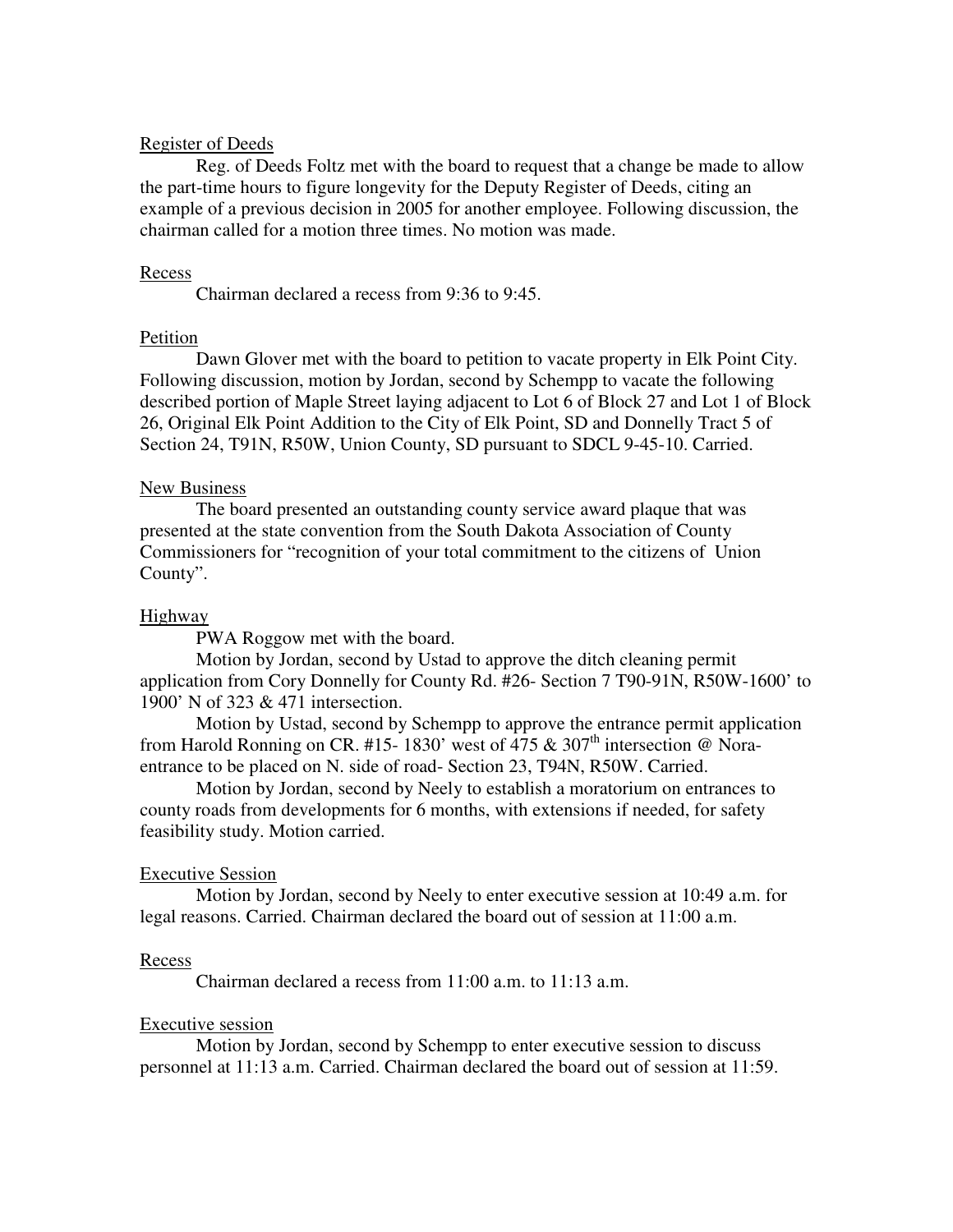# Resignation

 Motion by Ustad, second by Schempp to accept the resignation of Deputy States Attorney Jeff Rarick effective September 30, 2010. Carried. The board thanked Rarick for his years of service to the county and also to the military.

## Claims

 Motion by Jordan, second by Neely to approve the claims as follows: The following claims have been audited, approved and warrants drawn on the same: Bi-Weekly payroll for 09-24-10: Highway \$21,007.03; Sheriff \$29,202.52; Public Building \$689.00; State's Attorney \$1,559.33; Nurses \$133.13; WIC \$191.70; Register of Deeds \$596.85; Weed \$1,676.50; Treasurer \$72.54. Courthouse payroll for the month of September, 2010: Commissioners \$4,900.00; Auditor \$7,919.13; Data Processing \$219.41; Treasurer \$12,547.75; Highway \$8,564.97; Planning & Zoning \$3,453.84; EMA \$1,008.98; Assessor \$9,820.00; State's Attorney \$12,651.06; Register of Deeds \$5,999.03; Veteran \$1,737.50; Sheriff \$4,349.89; Extension \$2,850.13; Public Building \$3,834.70; Nurse \$878.13; Jail \$108.96; Weed \$106.09. Alcester Union (Ad) \$572.72; Ammunition (Supplies) \$779.00; Angie Rabbit (Mileage) \$18.50; Barnes Distribution (Supplies) \$104.02; Beresford Republic (Ad) \$1,824.17; Bierschbach Equipment (Repairs) \$266.00; Bob Barker Company (Supplies) \$600.76; Bomgaars (Repairs) \$2.60; Boyer Trucks Sioux Falls (Repairs) \$1,024.66; Brian L Wells (Maint) \$1,290.00; Brock White Company (Repairs) \$19.16; Campbell Supply (Supplies) \$170.47; Cartridge World (Supplies) \$130.17; Chesterman Co (Water) \$69.00; Childrens Inn (Allotment) \$1,270.00; City Of Alcester (Utilities) \$45.20; City Of Elk Point (Utilities) \$5,013.93; Cloverleaf Farms Inc (UPS) \$22.74; Community Health Clinic (Care) \$118.30; Country Estates Truck Repair (Repairs) \$390.10; Crystal Harkness (Per Diem) \$80.00; D-P Tools Inc (Repairs) \$94.44; Dailey Plumbing (Repair) \$574.63; Dakota Ammo Inc (Supplies) \$625.45; Dale Neely (Mileage) \$75.51; Dallen's Striping (Supplies) \$478.04; Dan Fullenkamp (Mileage) \$2.96; Daves Repairs (Ditchwork) \$116.60; Dawn Steckelberg (Per Diem) \$139.00; Diamond Mowers Inc (Repairs) \$246.47; Don Kniffen (Per Diem) \$161.90; Donelda Golden (Per Diem) \$139.00; Dorothy Kistner (Per Diem) \$139.00; Doyle Karpen (Mileage) \$170.22; Dr Jim Slattery (Care) \$160.00; DS Solutions Inc (Supplies) \$50.00; Dykstra Excavating Inc (Ditchwork) \$3,857.15; Election Systems & Software (Supplies) \$3,065.22; Electronic Engineering (Maint) \$48.00; Fastenal Company (Supplies) \$685.42; Gapp Counseling Services (MI Hearing) \$300.00; Hickory Tech (Phone) \$245.40; Holiday Inn Express Hotel (Travel) \$420.00; Hydraulic Sales (Repairs) \$85.00; Industrial Tools & Machine (Repairs) \$254.09; Jacks Uniform & Equip (Supplies) \$242.25; Janelle O'Connor (Mileage) \$52.54; Janet Lingle (Per Diem) \$90.26; Jeanne M Bossman Rpr (Transcript) \$114.00; Jebro Inc (Hwy Const) \$147,185.09; Jeff's Lawn Care Inc (Supplies) \$270.00; Jim Brewster (Mileage) \$28.12; Jim Zortman (Mileage) \$34.06; John P Slattery (Pub Defender) \$2,891.29; Johnson Engineering Co (Prof Svcs) \$275.00; Jones Food Center (Supplies) \$60.69; Katie Buum (Mileage) \$12.58; Knife River Midwest, L.L.C (Hwy Const) \$1,669.11; Knology (Utilities) \$167.95; Kone Inc (Maint) \$259.74; L G Everist Inc (Hwy Const) \$38,244.78; Leah Burnison (Per Diem) \$104.00; Lewis & Clark BHS (MI Hearing) \$284.00; Lincoln County (Reimb MI) \$211.00; Ludey's Ready Mix (Supplies) \$1,064.00; Maintenance Engineering (Supplies) \$370.82; Marshall & Swift (Prof Svc) \$2,852.85; Marvin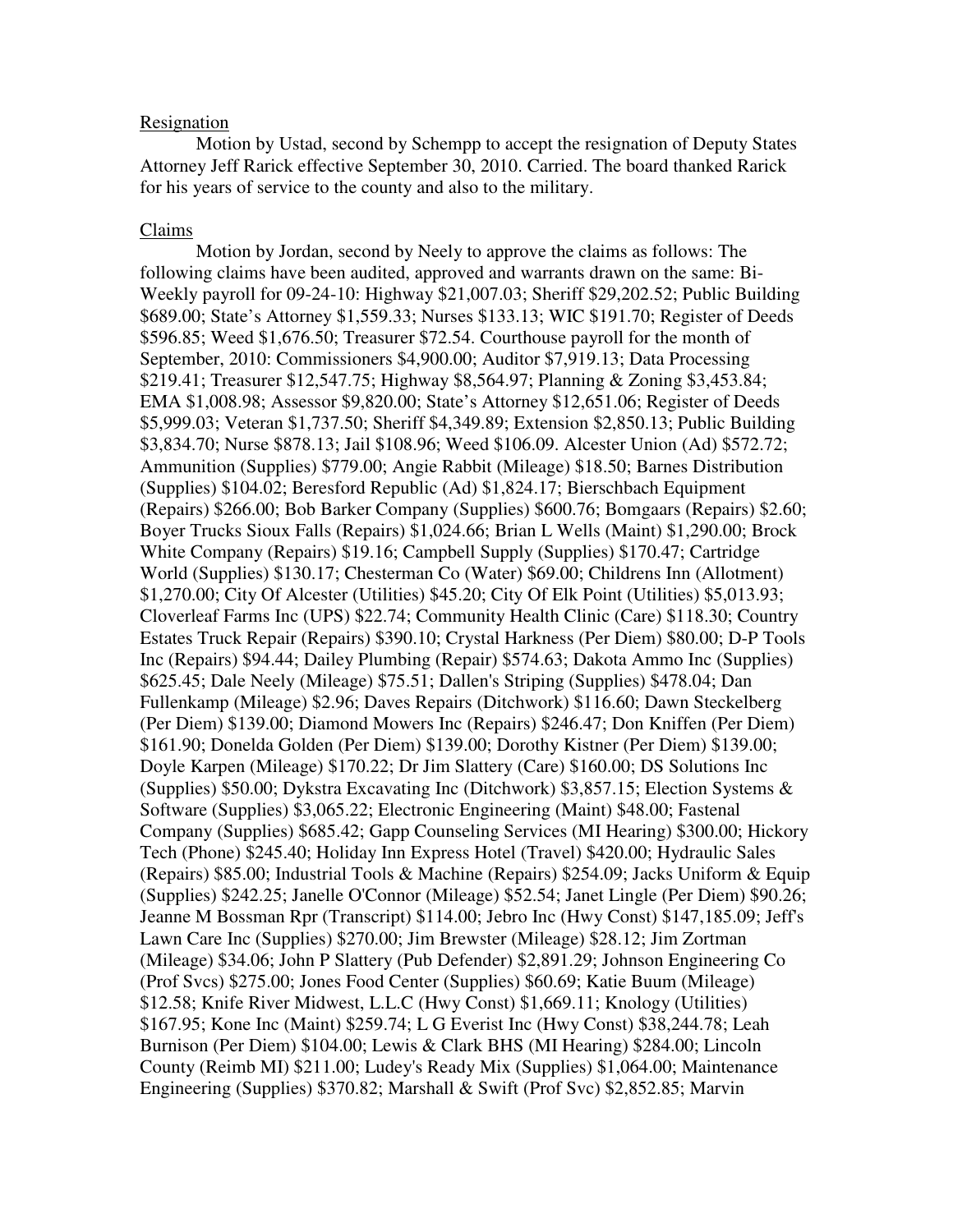Schempp (Mileage) \$38.48; Michael McGill (Pub Defender) \$2,891.29; Mid Country Machinery Inc (Repairs) \$229.56; MidAmerican Energy Co (Utilities) \$73.45; Milton Ustad (Mileage) \$33.30; Myron Hertel (Per Diem) \$38.00; NACCTFO Treasurer (Dues) \$60.00; Nat'l Assn Of Counties (Dues) \$400.00; Noll Collection Service, I (Collections) \$128.94; Nygren's True Value (Supplies) \$7.77; Olson Welding (Repairs) \$70.00; Pedersen Machine (Maint) \$145.96; Pennington County Jail (Transport) \$194.05; Perkins Office Solutions (Supplies) \$331.14; Peterson, Stuart & Rumpca (Pub Defender) \$5,782.58; Pheasantland Industries (Supplies) \$950.00; Pitney Bowes (Rental) \$149.00; Pomp's Tire Service Inc (Maint) \$4,720.54; QLT (Phone) \$32.21; Quill Corporation (Supplies) \$700.79; Qwest (Phone) \$2,212.70; Qwest (Phones) \$2.85; Ramkota Inn (Travel) \$1,941.00; Raymond K Roggow (Per Diem) \$80.00; Road Machinery & Supplies (Repairs) \$215.16; Robert James (Mileage) \$57.72; Ross Jordan (Subpoena) \$42.20; Safe Options Services (Allotment) \$1,270.00; Sams Club (Supplies) \$143.84; Sanford USD Medical Center (Care) \$2,004.13; Scott Sexton (Mileage) \$157.25; SD Planners Association (Registration) \$80.00; SD State Health Lab (BL Draw) \$1,535.00; SDN Technologies LLC. (Supplies) \$166.41; Servall Towel & Linen (Towel Svc) \$62.61; Sioux City Foundry (Supplies) \$2,666.00; Sioux City Paint And Decor (Supplies) \$376.79; Sioux Falls Two-Way Radio (PSIC, Repairs) \$3,374.22; South Dakota 4-H Leaders A (Supplies) \$100.00; Southeast Farmers Elevator (Supplies) \$502.20; Steve Rommereim (Mileage) \$19.24; Sturdevant's Auto Parts (Supplies) \$242.52; Super 8 Motel (Travel) \$172.00; Terry Booe Sr (Mileage) \$31.10; Total Stop Food Store (Supplies) \$8.89; Tri-Lawns (Prof Svcs) \$855.00; Union County (Maint) \$12,274.07; Union County Health Foundation (Supplies) \$43.00; Us Bank (Supplies & Travel) \$2,051.92; Verizon Wireless (Phones) \$241.79; Vermeer Equipment (Repairs) \$289.95; Woodbury County Juvenile D (Care) \$4,600.00; Ziegler Inc (Repairs) \$97.78; Juror Fees \$645.78.

### Extend the meeting

Motion by Jordan, second by Schempp to extend the meeting 5 minutes. Carried.

## Budget 2011

 Motion Jordan, second by Ustad to remove \$10,000 from commission budget and add \$10,000 to sheriff budget for vehicle purchase purpose. Vote 2 aye, 3 nay. Motion failed (Neely, Ustad, Karpen).

 Motion by Jordan, second by Neely to remove \$8,000 from the commission budget and add \$8,000 to the sheriff budget for vehicle purchase purpose, add \$7700 to public building budget; change the General fund cash balance applied from 521,622 to 521,177; change charges for Goods of Services revenue in General fund from 479,545 to 488,095. Subtotal for General fund changes from 6,300,165 to 6,308,270; Less 5% change from 315,008 to 315,413, Total appropriations for General Fund will be changed from 5,985,157 to 5,992,857. Motion carried.

#### RESOLUTION

Annual Budget for Union County, SD

For the Year January 1, 2011 to December 31, 2011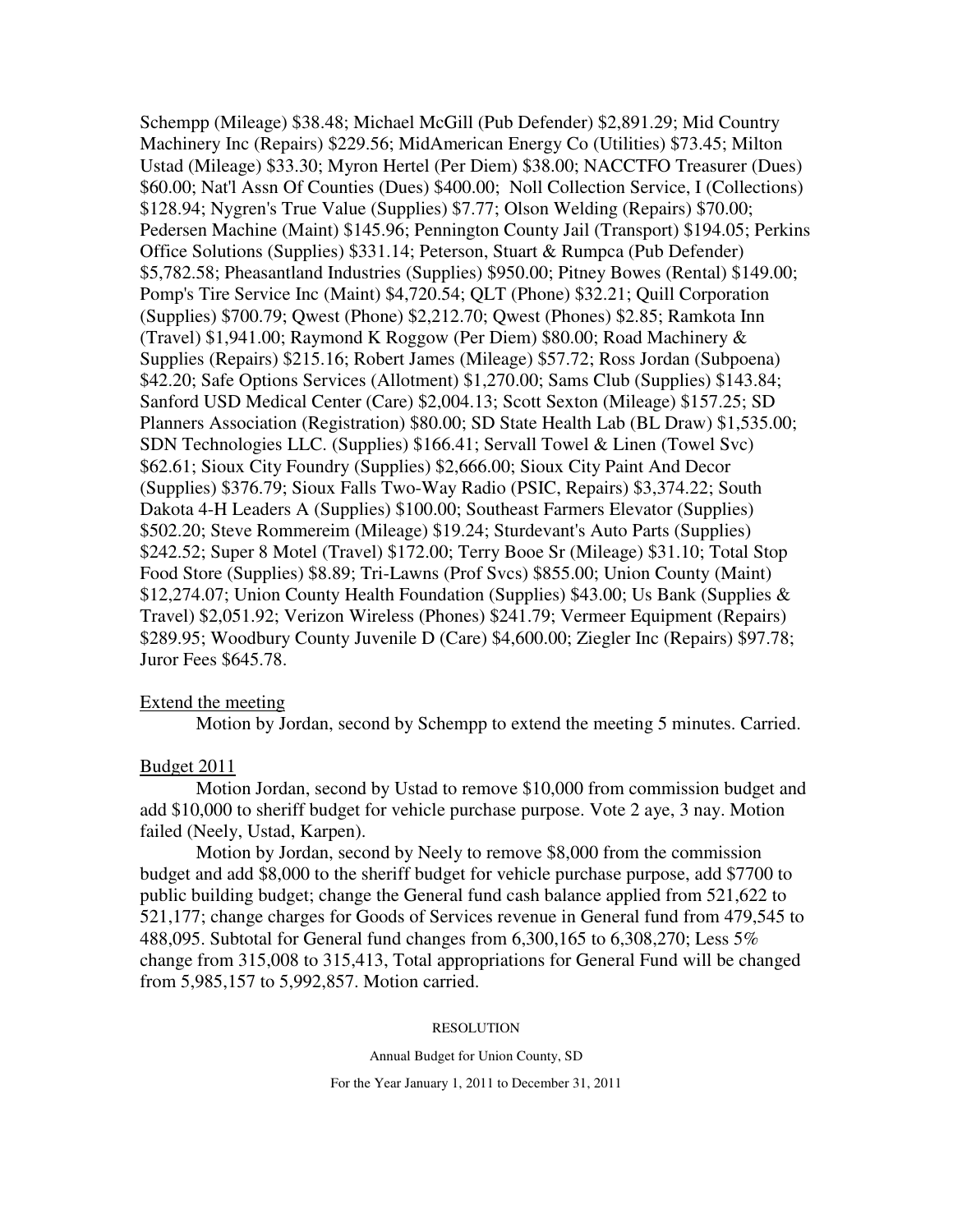| County Tax Levies                                        | Tax Levy in Dollars | \$'s/1000     |
|----------------------------------------------------------|---------------------|---------------|
| Within Limited Levy:                                     |                     |               |
| *General County Purposes<br>$(10-12-9)$                  | 4,408,884           | 3.354         |
| Opt Out                                                  | 500,000             | .38           |
| Limited Levy-(10-12-21)-Subtotal                         | 4,908,884           | 3.734         |
| Outside Limited Levy:                                    |                     |               |
| <b>Bond Interest Sinking</b>                             | 121,110             | .092          |
| $(7-24-18)$                                              |                     |               |
| Unlimited Levy-Subtotal                                  | 121,110             | .092          |
| Limited and Unlimited Levy Subtotal                      | 5,029,994           | 3.826         |
| Other Special Levies:                                    |                     |               |
| Secondary Road (unorg. PT-76)<br>$(31-12-27)$<br>Opt out | 39,763<br>10,000    | 1.454<br>.366 |
| Fire Protection                                          | 48,078              | .157          |
| TOTAL TAXES LEVIED BY COUNTY                             | 5.127.835           |               |

\*these amounts include the 25% to be distributed to cities

Resolution

Adoption of annual Budget for Union County, South Dakota

 Whereas, (7-21-5 thru 13), SDCL provides that the Board of County Commissioners shall each year prepare a Provisional Budget of all contemplated expenditures and revenues of the County and all its institutions and agencies for such fiscal year and,

 Whereas, the Board of County Commissioners did prepare a Provisional Budget and cause same to be published by law, and

 Whereas, due and legal notice has been given to the meeting of the Board of County Commissioners for the consideration of such Provisional Budget and all changes, elimination's and additions have been made thereto.

 NOW THEREFORE BE IT RESOLVED, that such provisional budget as amended and all its purposes, schedules, appropriations, amounts, estimates and all matters therein set forth, SHALL BE APPROVED AND ADOPTED AS THE ANNUAL BUDGET OF THE APPROPRIATION AND EXPENDITURES FOR Union County, South Dakota and all its institutions and agencies for calendar year beginning January 1, 2011 and ending December 31, 2011 and the same is hereby approved and adopted by the Board of County Commissioners of Union County, South Dakota, this 30th day of September, 2010. The Annual Budget so adopted is available for public inspection during normal business hours at the office of the county auditor, Union County, South Dakota. The accompanying taxes are levied by Union County for the year January 1, 2011 through December 31, 2011.

Vote 5 aye, 0 nay. Carried.

## Adjournment